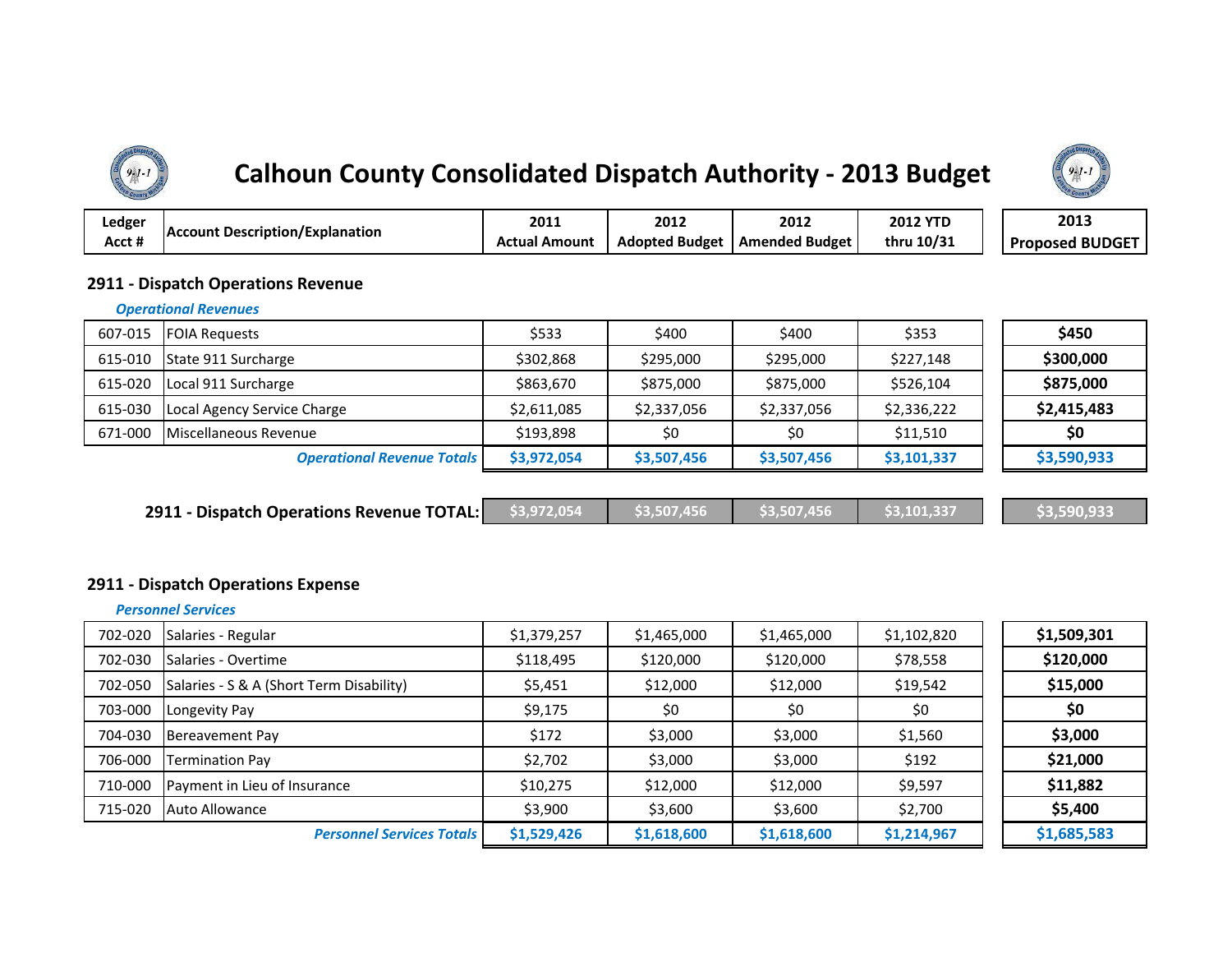| Ledger          | <b>Account Description/Explanation</b>            | 2011                 | 2012                  | 2012                  | <b>2012 YTD</b> | 2013                   |
|-----------------|---------------------------------------------------|----------------------|-----------------------|-----------------------|-----------------|------------------------|
| Acct#           |                                                   | <b>Actual Amount</b> | <b>Adopted Budget</b> | <b>Amended Budget</b> | thru 10/31      | <b>Proposed BUDGET</b> |
|                 | <b>Fringe Benefit</b>                             |                      |                       |                       |                 |                        |
| 719-000         | <b>Workers Compensation</b>                       | \$8,446              | \$6,000               | \$6,000               | \$4,532         | \$6,185                |
| 720-010         | <b>Hospitalization Insurance</b>                  | \$327,860            | \$250,000             | \$273,579             | \$221,597       | \$321,000              |
| 720-020         | Dental Insurance                                  | \$19,934             | \$23,000              | \$23,000              | \$18,100        | \$24,544               |
| 720-030         | <b>Vision Insurance</b>                           | \$2,440              | \$2,579               | \$4,000               | \$3,282         | \$4,445                |
| 720-040         | Life Insurance                                    | \$3,096              | \$4,300               | \$4,300               | \$2,131         | \$3,108                |
| 720-050         | Unemployment Insurance                            | \$190                | \$400                 | \$400                 | \$152           | \$200                  |
| 721-000         | <b>Social Security</b>                            | \$113,477            | \$113,000             | \$113,000             | \$90,945        | \$115,660              |
| 725-010         | <b>Retirement - MERS Defined Benefit</b>          | \$186,366            | \$160,000             | \$135,000             | \$93,370        | \$12,000               |
| 725-020         | <b>Retirement - MERS Defined Contribution</b>     | \$38,471             | \$35,846              | \$35,846              | \$26,390        | \$48,000               |
|                 | <b>Fringe Benefit Totals</b>                      | \$700,280            | \$595,125             | \$595,125             | \$460,499       | \$535,142              |
| <b>Supplies</b> |                                                   |                      |                       |                       |                 |                        |
| 727-000         | General Supplies (Office, Computer, Printing etc) | \$5,817              | \$9,000               | \$9,000               | \$4,823         | \$9,000                |
| 730-000         | <b>Maintenance Supplies</b>                       | \$296                | \$1,000               | \$1,000               | \$771           | \$1,000                |
| 740-000         | <b>Uniform Supplies</b>                           | \$336                | \$4,000               | \$4,000               | \$1,036         | \$3,500                |
| 760-000         | Kitchen Supplies                                  | \$584                | \$1,200               | \$1,200               | \$107           | \$1,200                |
|                 | <b>Supplies Totals</b>                            | \$7,033              | \$15,200              | \$15,200              | \$6,737         | \$14,700               |
|                 | <b>Other Services &amp; Charges</b>               |                      |                       |                       |                 |                        |
| 801-010         | <b>Contractual Services</b>                       | \$246,097            | \$288,771             | \$288,771             | \$252,034       | \$304,480              |
| 805-020         | Professional Services - Consultant Fees           | \$0                  | \$1,000               | \$800                 | \$0             | \$0                    |
| 805-070         | Professional Services - Audit Fees                | \$7,500              | \$7,500               | \$7,700               | \$7,700         | \$8,000                |
| 810-000         | <b>Administrative Fees</b>                        | \$55,000             | \$50,000              | \$50,000              | \$49,240        | \$50,000               |
| 813-010         | Legal Fees: General                               | \$639                | \$10,000              | \$10,000              | $-58$           | \$10,000               |
| 820-010         | Interpreter Fees                                  | \$0                  | \$500                 | \$500                 | \$11            | \$500                  |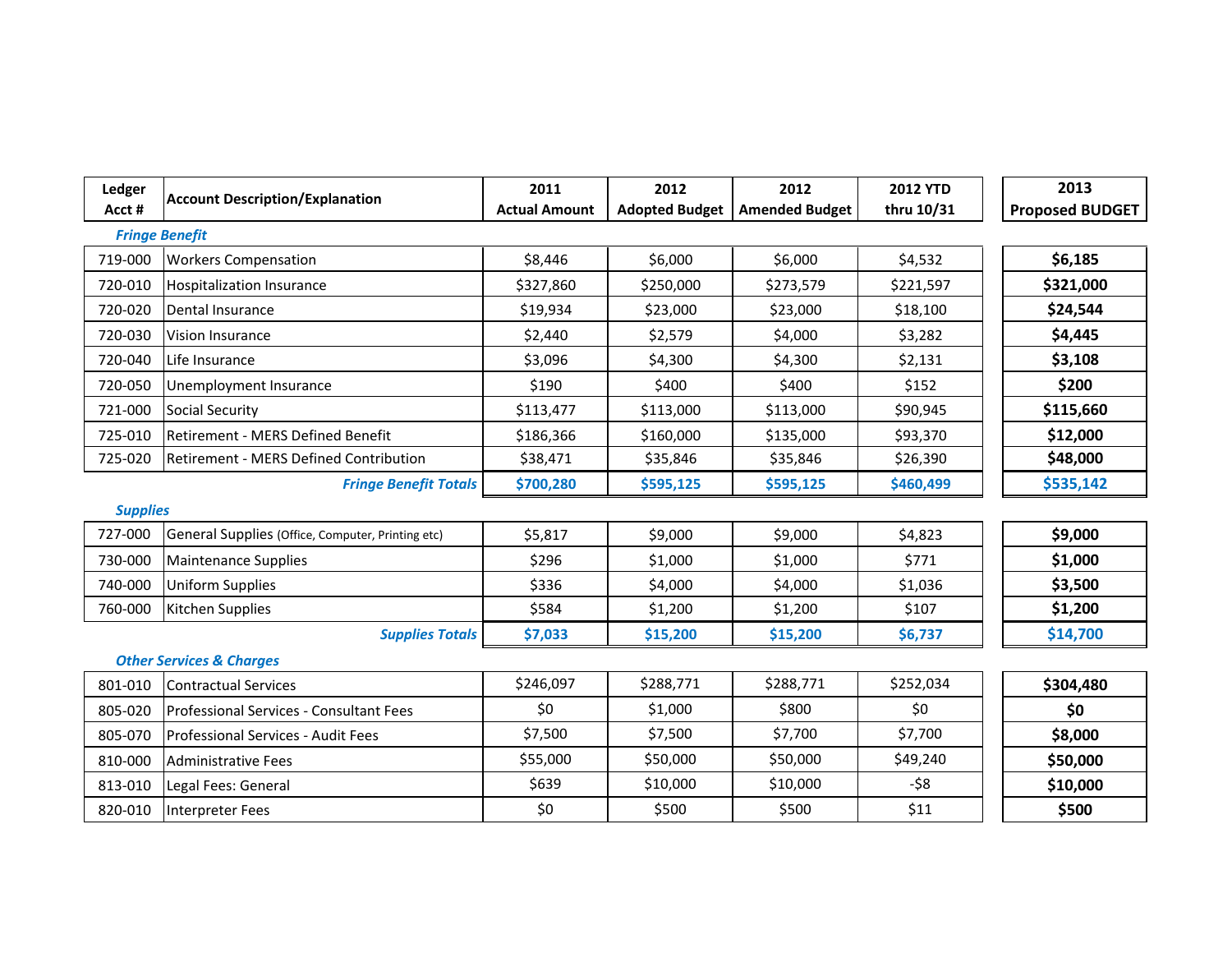| Ledger  | <b>Account Description/Explanation</b>      | 2011                 | 2012      | 2012                            | <b>2012 YTD</b> | 2013                   |
|---------|---------------------------------------------|----------------------|-----------|---------------------------------|-----------------|------------------------|
| Acct#   | <b>Other Services &amp; Charges (cont.)</b> | <b>Actual Amount</b> |           | Adopted Budget   Amended Budget | thru 10/31      | <b>Proposed BUDGET</b> |
|         |                                             | \$401                | \$800     | \$800                           | \$376           | \$800                  |
| 835-020 | Medical Services - Employee Physical Exams  |                      |           |                                 |                 |                        |
| 835-030 | <b>Medical Services - Drug Testing</b>      | \$20                 | \$720     | \$720                           | \$0             | \$720                  |
| 850-020 | Communications - Cell Phone Service         | \$2,080              | \$2,300   | \$2,300                         | \$1,440         | \$3,040                |
| 850-030 | Communications - Telephone Service          | \$25,859             | \$29,000  | \$29,000                        | \$19,182        | \$28,000               |
| 850-060 | <b>Communications - Internet Service</b>    | \$733                | \$7,500   | \$7,500                         | \$6,529         | \$7,500                |
| 850-070 | Communications - Copying                    | \$425                | \$2,000   | \$2,000                         | \$650           | \$2,000                |
| 850-080 | Communications - Mailing                    | \$246                | \$3,000   | \$3,000                         | \$238           | \$1,500                |
| 870-010 | Travel Expense - Other (lodging, food, etc) | \$2,922              | \$6,000   | \$6,000                         | \$3,150         | \$6,000                |
| 870-020 | Travel Expense - Mileage                    | \$1,056              | \$2,500   | \$2,500                         | \$1,486         | \$2,500                |
| 870-030 | <b>Travel Expense - Training</b>            | \$2,525              | \$5,000   | \$5,000                         | \$2,570         | \$5,000                |
| 871-010 | <b>Education Expense</b>                    | \$4,271              | \$5,000   | \$5,000                         | \$668           | \$5,000                |
| 900-000 | <b>Printing Expense</b>                     | \$1,230              | \$2,500   | \$2,500                         | \$1,053         | \$1,500                |
| 905-000 | <b>Advertising Expense</b>                  | \$1,284              | \$2,000   | \$4,000                         | \$3,281         | \$2,000                |
| 915-000 | <b>Subscription Fees Expense</b>            | \$1,190              | \$2,300   | \$2,300                         | \$1,387         | \$2,300                |
| 920-010 | Utilities - Gas                             | \$339                | \$2,500   | \$2,500                         | \$1,474         | \$2,500                |
| 920-020 | Utilities - Electric                        | \$17,596             | \$25,000  | \$25,000                        | \$20,282        | \$26,000               |
| 934-010 | Equipment Maintenance/Repair                | \$7,750              | \$12,000  | \$12,000                        | \$8,136         | \$15,000               |
| 940-030 | Rent: Building/Office Space                 | \$21,284             | \$21,285  | \$21,285                        | \$21,284        | \$21,285               |
| 955-000 | Miscellaneous Operating Expense             | \$6,484              | \$6,500   | \$6,500                         | \$3,460         | \$7,000                |
| 958-010 | Insurance Premium (Liability)               | \$39,089             | \$42,000  | \$42,000                        | \$35,279        | \$40,000               |
|         | <b>Other Services &amp; Charges Totals</b>  | \$446,017            | \$537,676 | \$539,676                       | \$440,901       | \$552,625              |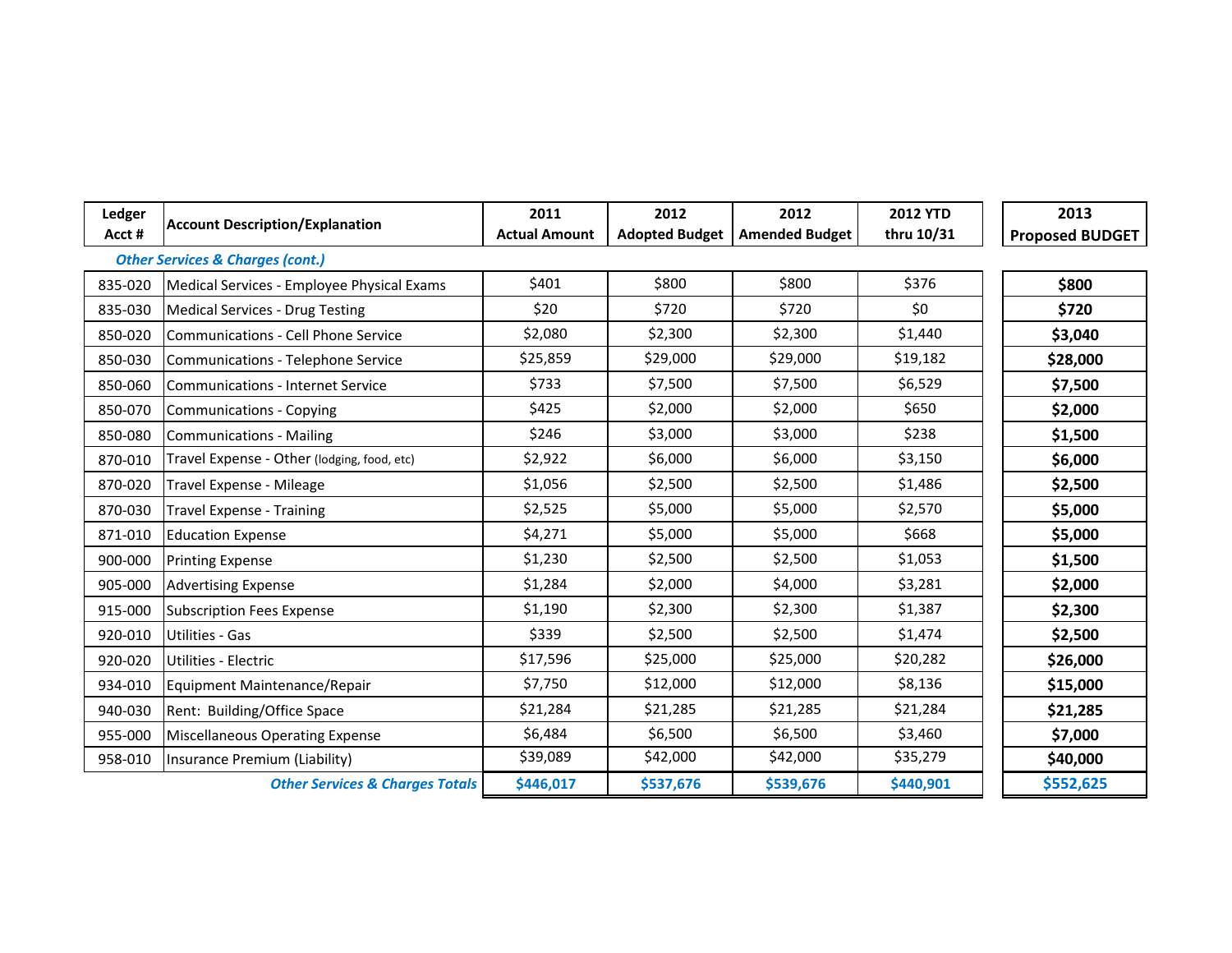| <b>Ledger</b><br>Acct# | <b>Account Description/Explanation</b>    | 2011<br><b>Actual Amount</b> | 2012<br><b>Adopted Budget</b> | 2012<br><b>Amended Budget</b> | <b>2012 YTD</b><br>thru 10/31 | 2013<br><b>Proposed BUDGET</b> |
|------------------------|-------------------------------------------|------------------------------|-------------------------------|-------------------------------|-------------------------------|--------------------------------|
|                        | <b>Capital Outlay</b>                     |                              |                               |                               |                               |                                |
| 976-000                | <b>Project Costs Expense</b>              | \$11,416                     | \$0                           | \$0                           | \$0                           | \$6,000                        |
| 980-000                | Equipment: Capital (over \$1000)          | \$42,977                     | \$68,250                      | \$82,015                      | \$17,015                      | \$311,500                      |
| 980-010                | Equipment: Small Equipment (under \$1000) | \$13,559                     | \$12,000                      | \$12,000                      | \$4,786                       | \$20,000                       |
|                        | <b>Capital Outlay Totals</b>              | \$67,952                     | \$80,250                      | \$94,015                      | \$21,801                      | \$337,500                      |
| <b>Debt Service</b>    |                                           |                              |                               |                               |                               |                                |
| 991-010                | Debt Service - Loan Principal             | \$645,099                    | \$0                           | \$0                           | \$0                           | \$0                            |
| 991-020                | Debt Service - Loan Interest              | \$23,280                     | \$0                           | \$0                           | \$0                           | \$0                            |
| 992-010                | Leases - Principal                        | \$385,000                    | \$430,940                     | \$400,000                     | \$430,940                     | \$415,000                      |
| 992-020                | Leases - Interest                         | \$75,894                     | \$30,940                      | \$61,880                      | \$30,940                      | \$47,320                       |
|                        | <b>Debt Service Totals</b>                | \$1,129,273                  | \$461,880                     | \$461,880                     | \$461,880                     | \$462,320                      |
|                        |                                           |                              |                               |                               |                               |                                |
|                        | 2911 - Dispatch Operations Expense TOTAL: | \$3,879,981                  | \$3,308,731                   | \$3,324,496                   | \$2,606,786                   | \$3,587,870                    |
|                        | <b>2911 - DISPATCH OPERATIONS SUMMARY</b> | 2011<br><b>Actual Amount</b> | 2012<br><b>Adopted Budget</b> | 2012<br><b>Amended Budget</b> | <b>2012 YTD</b><br>thru 10/31 | 2013<br><b>Proposed BUDGET</b> |

**\$92,073 \$198,725 \$182,960 \$494,552 \$3,063**

**Revenue Total:** \$3,972,054 \$3,507,456 **Expense Total:** \$3,879,981 \$3,308,731

| 2012                  | <b>2012 YTD</b> | 2013                   |
|-----------------------|-----------------|------------------------|
| <b>Amended Budget</b> | thru 10/31      | <b>Proposed BUDGET</b> |
| \$3,507,456           | \$3,101,337     | \$3,590,933            |
| \$3,324,496           | \$2,606,786     | \$3,587,870            |
| \$182,960             | \$494,552       | \$3,063                |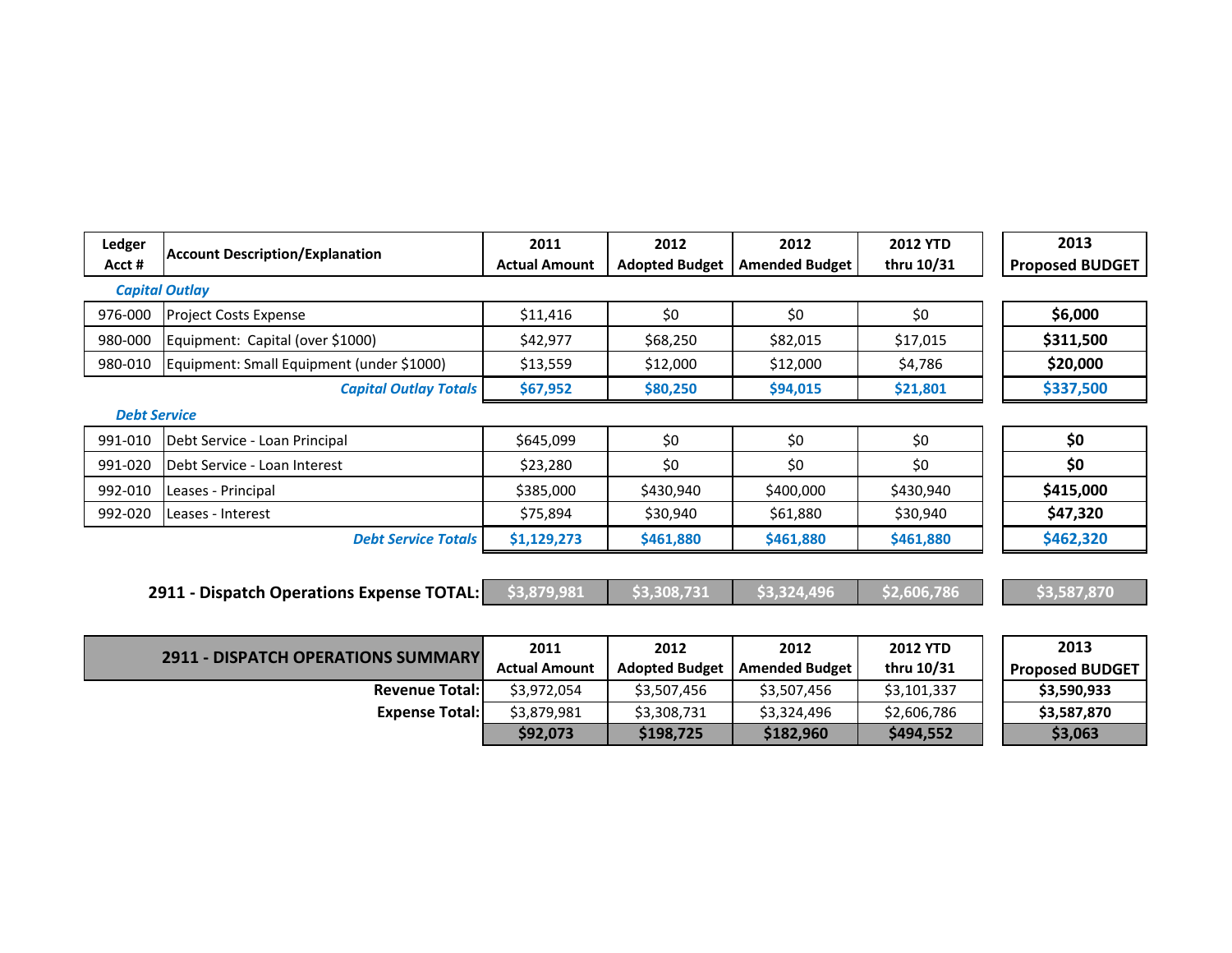| Ledger |                                         | 2011               | 2012                  | 2012                  | <b>2012 YTD</b> | 2013                      |
|--------|-----------------------------------------|--------------------|-----------------------|-----------------------|-----------------|---------------------------|
| Acct # | <b>IAccount Description/Explanation</b> | l Amount<br>Actual | <b>Adopted Budget</b> | <b>Amended Budget</b> | thru 10/31      | <b>BUDGET</b><br>Proposed |

### **2912 - CCCDA Training Revenue**

*Training Revenue*

| 615-010 | State Surcharge - SNC Training Funds | \$28,952 | \$27,500 | \$27,500 | \$16,864 | \$30,500 |
|---------|--------------------------------------|----------|----------|----------|----------|----------|
|         | <b>Training Revenue Totals</b>       | \$28,952 | \$27,500 | \$27,500 | \$16,864 | \$30,500 |
|         |                                      |          |          |          |          |          |

| <b>2912 - CCCDA Training Revenue TOTAL:</b><br>530.500<br>\$16,864<br>S27.50. |
|-------------------------------------------------------------------------------|
|-------------------------------------------------------------------------------|

### **2912 - CCCDA Training Expense**

|         | <b>Personnel Services</b>                   |          |          |          |                 |          |
|---------|---------------------------------------------|----------|----------|----------|-----------------|----------|
| 702.020 | Salaries Regular                            | \$0      | \$0      | \$0      | \$0             | \$9,500  |
|         | <b>Personnel Services Totals</b>            | \$0      | \$0      | \$0      | \$0             | \$9,500  |
|         | <b>Other Services &amp; Charges</b>         |          |          |          |                 |          |
| 870-010 | Travel Expense - Other (lodging, food, etc) | \$4,532  | \$5,500  | \$9,000  | \$5,098         | \$6,000  |
| 870-020 | Travel Expense - Mileage                    | \$1,653  | \$3,000  | \$3,000  | \$1,579         | \$3,000  |
| 870-030 | Travel Expense - Training                   | \$15,029 | \$19,000 | \$15,500 | \$11,118        | \$12,000 |
|         | <b>Other Services &amp; Charges Totals</b>  | \$21,214 | \$27,500 | \$27,500 | \$17,795        | \$21,000 |
|         |                                             |          |          |          |                 |          |
|         | 2912 - CCCDA Training Expense TOTAL:        | \$21,214 | \$27,500 | \$27,500 | \$17,795        | \$30,500 |
|         |                                             |          |          |          |                 |          |
|         | CCCDA TRAINING CURANAADV<br><b>CPOC</b>     | 2011     | 2012     | 2012     | <b>2012 YTD</b> | 2013     |

| <b>2912 - CCCDA TRAINING SUMMARY</b> | 2011                 | 2012      | 2012                            | <b>2012 YTD</b> | 2013                   |
|--------------------------------------|----------------------|-----------|---------------------------------|-----------------|------------------------|
|                                      | <b>Actual Amount</b> |           | Adopted Budget   Amended Budget | thru 10/31      | <b>Proposed BUDGET</b> |
| <b>Revenue Total:</b>                | \$28.952             | \$27.500  | \$27.500                        | \$16,864        | \$30.500               |
| <b>Expense Total:</b>                | \$21,214             | \$27,500  | \$27,500                        | \$17,795        | \$30,500               |
|                                      | \$7,738              | <b>SO</b> | \$0                             | -\$931          | \$0                    |

| 2013 GRAND TOTAL BUDGET PROPOSAL |             |  |  |
|----------------------------------|-------------|--|--|
| 2013 Grand Total Revenue:        | \$3,621,433 |  |  |
| 2013 Grand Total Expense:        | \$3,618,370 |  |  |
|                                  | \$3,063     |  |  |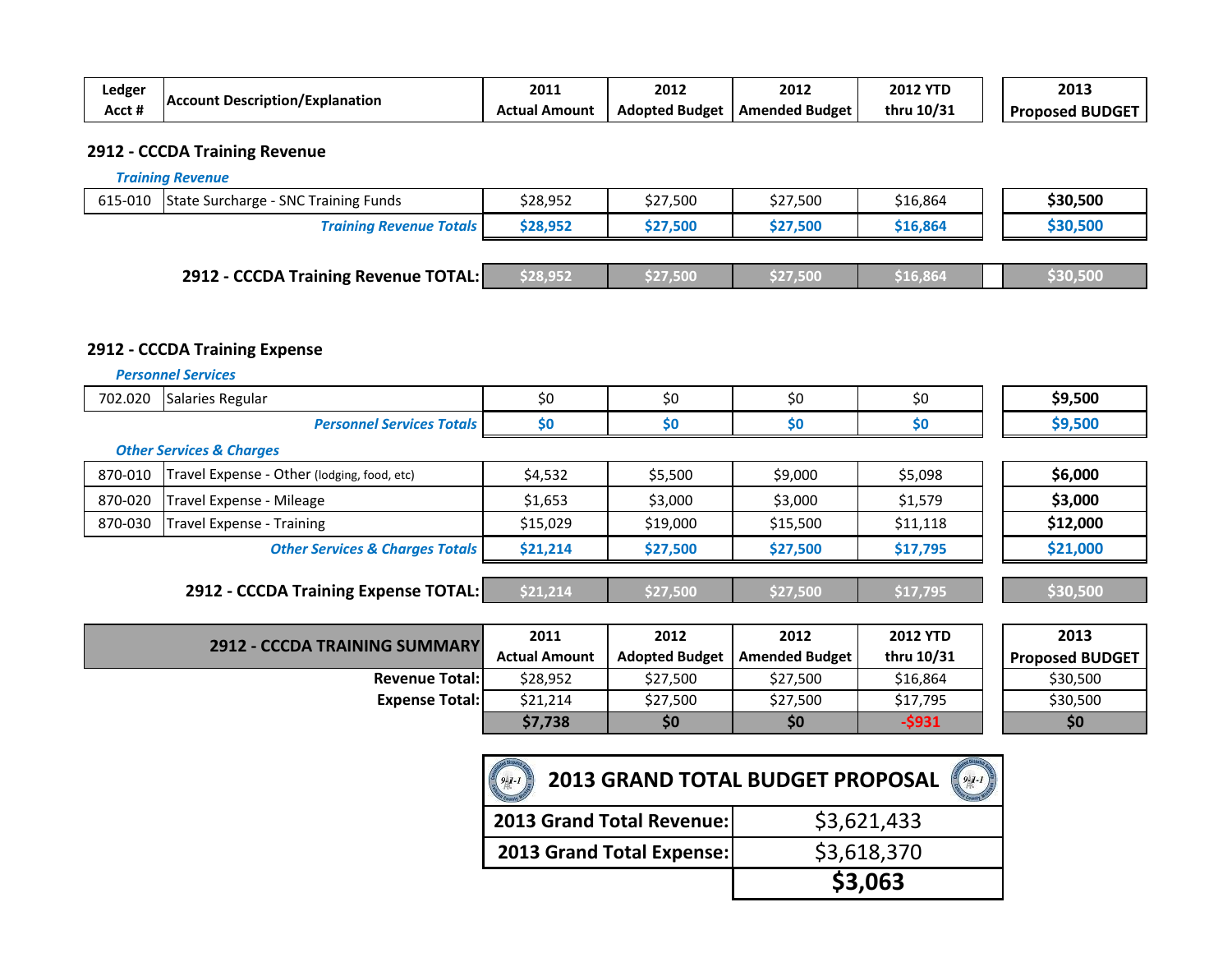## **CCCDA Revenue Sources**

| <b>Agency/Entity</b><br><b>Received From:</b>        | <b>Explanation/Description of Revenue:</b>                                                                                                                                                                            | 2011        | 2012        | 2013        |
|------------------------------------------------------|-----------------------------------------------------------------------------------------------------------------------------------------------------------------------------------------------------------------------|-------------|-------------|-------------|
| <b>2911 - DISPATCH OPERATIONS</b>                    |                                                                                                                                                                                                                       |             |             |             |
| 607.015 - Department Fees FOIA                       |                                                                                                                                                                                                                       |             |             |             |
| Various Individuals/Entites                          | Fees associated to the fulfillment of Freedom of Information Act<br>requests.                                                                                                                                         | \$400       | \$400       | \$450       |
| 615.010 - Surcharges State                           |                                                                                                                                                                                                                       |             |             |             |
| State of Michigan                                    | Department of Treasury distributes State Surcharge revenues<br>quarterly. These revenues are generated based on a .19 cent State<br>Surcharge and distributed to counties based on 60% per capita and<br>40% equally. | \$295,000   | \$295,000   | \$300,000   |
| 615.020 - Surcharges 911                             |                                                                                                                                                                                                                       |             |             |             |
| Various Service Suppliers                            | These revenues are generated from the Calhoun County Local 9-1-1<br>Surcharge of .60 cents. Service suppliers collect and remit this revenue<br>to the County Treasurer.                                              | \$900,000   | \$875,000   | \$875,000   |
| 615.030 - Surcharges Local Service                   |                                                                                                                                                                                                                       |             |             |             |
| Albion, City of                                      | Amount designated by CCCDA Interlocal Agreement; first 6 months                                                                                                                                                       | \$207,571   | \$188,890   | \$94,445    |
| <b>Bedford Township</b>                              | Amount designated by CCCDA Interlocal Agreement; first 6 months                                                                                                                                                       | \$4,400     | \$4,004     | \$2,002     |
| Leroy Township                                       | Amount designated by CCCDA Interlocal Agreement; first 6 months                                                                                                                                                       | \$5,417     | \$4,929     | \$2,465     |
| Newton Township                                      | Amount designated by CCCDA Interlocal Agreement; first 6 months                                                                                                                                                       | \$3,837     | \$3,492     | \$1,746     |
| Pennfield Township                                   | Amount designated by CCCDA Interlocal Agreement; first 6 months                                                                                                                                                       | \$90,698    | \$90,698    | \$45,349    |
| Springfield, City of                                 | Amount designated by CCCDA Interlocal Agreement; first 6 months                                                                                                                                                       | \$95,551    | \$86,951    | \$43,476    |
| Battle Creek, City of                                | Amount designated by CCCDA Interlocal Agreement; first 6 months                                                                                                                                                       | \$1,824,351 | \$1,660,159 | \$830,080   |
| <b>Emmett Township</b>                               | Amount designated by CCCDA Interlocal Agreement; first 6 months                                                                                                                                                       | \$103,935   | \$94,581    | \$47,291    |
| Marshall, City of                                    | Amount designated by CCCDA Interlocal Agreement; first 6 months                                                                                                                                                       | \$221,906   | \$201,934   | \$100,967   |
| Huron Potawatomi PD                                  | <b>Tribal Police Dispatch Agreement</b>                                                                                                                                                                               | \$8,000     | \$7,280     | \$3,640     |
| <b>Barry County Central Dispatch</b>                 | T1 Cost Share - BCCD pay's 1/3 of the cost of the RCM T1 line. Invoiced<br>quarterly (NOTE: 2010 was only 3/4's of the year).                                                                                         | \$1,463     | \$1,950     | \$1,950     |
| Dept. of Veteran Affairs PD                          | The VA utilized two (2) CCCDA PMDC licenses to connect to LEIN and<br>process general queries in '11 & '12. They will have four in '13.                                                                               | \$350       | \$350       | \$700       |
| Calhoun County Service Users -<br>All Municipalities | Revenue to be generated by the Call for Service formula<br>mplementation; July - December 2013                                                                                                                        | \$0         | \$0         | \$1,241,374 |
| 2912 - CCCDA TRAINING                                |                                                                                                                                                                                                                       |             |             |             |
| 615.010 - Surcharges State                           |                                                                                                                                                                                                                       |             |             |             |

| State of Michigan | State 9-1-1 Committee Training Funds - these funds can only be utilized<br>for approved training courses and are distributed twice each year. | \$27,500 | \$27.500 | \$30.500 |
|-------------------|-----------------------------------------------------------------------------------------------------------------------------------------------|----------|----------|----------|
|-------------------|-----------------------------------------------------------------------------------------------------------------------------------------------|----------|----------|----------|

 **REVENUE TOTAL:**

**\$3,621,433**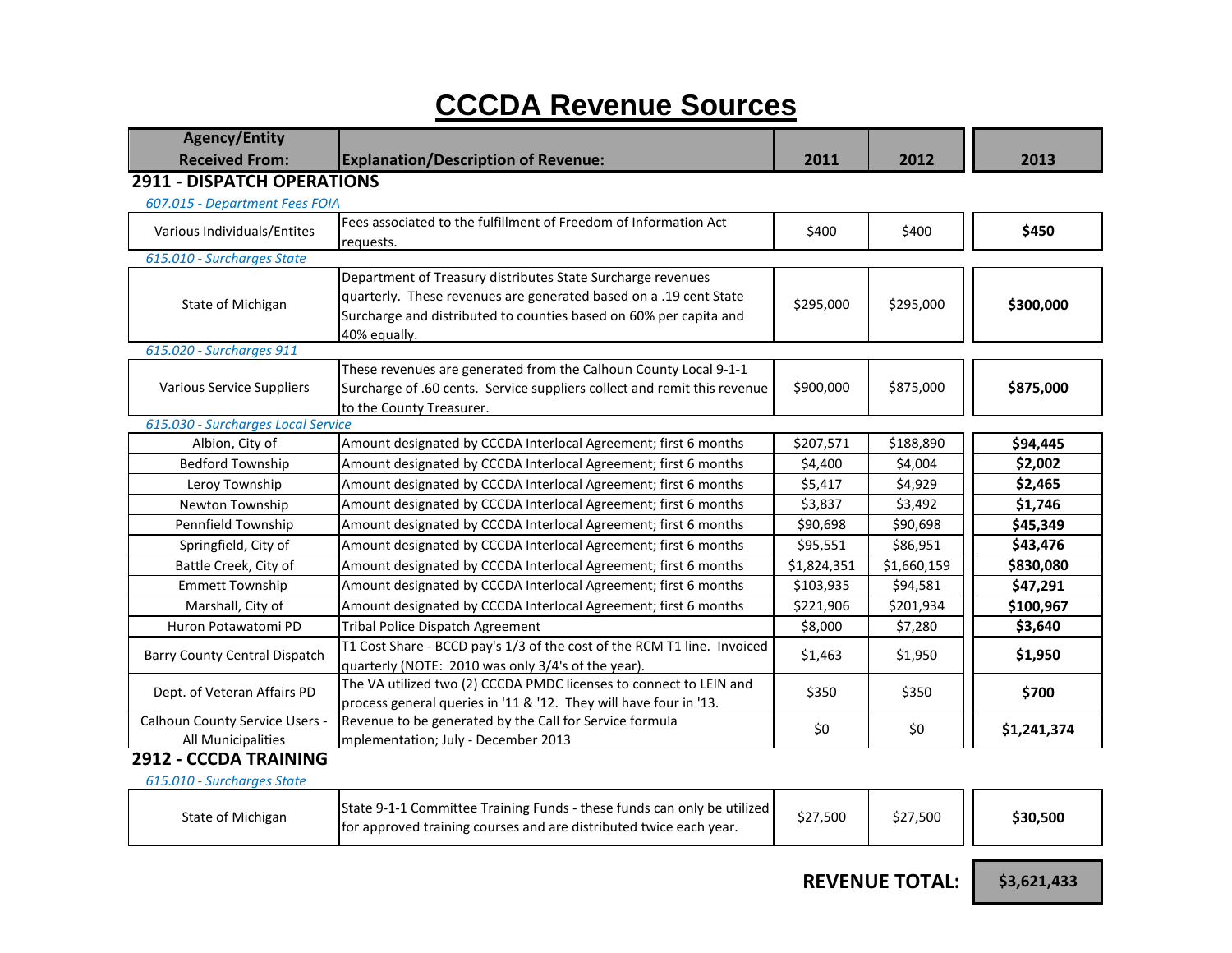## **2013 Personnel Proposal**

| <b>Position</b>                                                                          | <b>Wage</b> | <b>Tax</b> | <b>Workers'</b><br>Comp | <b>TOTAL</b> |
|------------------------------------------------------------------------------------------|-------------|------------|-------------------------|--------------|
| 9010101 - CAD Administrator                                                              | \$54,379    | \$4,166    | \$223                   | \$58,768     |
| 9010301 - Deputy Director                                                                | \$70,045    | \$5,364    | \$287                   | \$75,696     |
| 9010001 - Dispatcher                                                                     | \$32,472    | \$2,490    | \$133                   | \$35,095     |
| 9010002 - Dispatcher                                                                     | \$40,267    | \$3,086    | \$165                   | \$43,518     |
| 9010003 - Dispatcher                                                                     | \$35,736    | \$2,740    | \$146                   | \$38,622     |
| 9010004 - Dispatcher                                                                     | \$44,621    | \$3,419    | \$183                   | \$48,223     |
| 9010005 - Dispatcher                                                                     | \$41,956    | \$3,215    | \$172                   | \$45,343     |
| 9010006 - Dispatcher                                                                     | \$43,556    | \$3,338    | \$178                   | \$47,072     |
| 9010007 - Dispatcher                                                                     | \$43,596    | \$3,341    | \$179                   | \$47,116     |
| 9010008 - Dispatcher                                                                     | \$43,596    | \$3,341    | \$179                   | \$47,116     |
| 9010009 - Dispatcher                                                                     | \$43,596    | \$3,341    | \$179                   | \$47,116     |
| 9010010 - Dispatcher                                                                     | \$43,596    | \$3,341    | \$179                   | \$47,116     |
| 9010011 - Dispatcher                                                                     | \$30,507    | \$2,339    | \$125                   | \$32,971     |
| 9010012 - Dispatcher                                                                     | \$43,596    | \$3,341    | \$179                   | \$47,116     |
| 9010013 - Dispatcher                                                                     | \$43,648    | \$3,345    | \$179                   | \$47,172     |
| 9010014 - Dispatcher                                                                     | \$35,736    | \$2,740    | \$146                   | \$38,622     |
| 9010015 - Dispatcher                                                                     | \$30,507    | \$2,339    | \$125                   | \$32,971     |
| 9010016 - Dispatcher                                                                     | \$39,166    | \$3,002    | \$161                   | \$42,329     |
| 9010017 - Dispatcher                                                                     | \$37,840    | \$2,900    | \$155                   | \$40,895     |
| 9010018 - Dispatcher                                                                     | \$43,596    | \$3,341    | \$179                   | \$47,116     |
| 9010019 - Dispatcher                                                                     | \$43,323    | \$3,320    | \$178                   | \$46,821     |
| 9010020 - Dispatcher                                                                     | \$43,596    | \$3,341    | \$179                   | \$47,116     |
| 9010021 - Dispatcher                                                                     | \$43,648    | \$3,345    | \$179                   | \$47,172     |
| 9010022 - Dispatcher                                                                     | \$43,596    | \$3,341    | \$179                   | \$47,116     |
| 9010023 - Dispatcher                                                                     | \$43,596    | \$3,341    | \$179                   | \$47,116     |
| 9010024 - Dispatcher                                                                     | \$36,467    | \$2,795    | \$149                   | \$39,411     |
| 9010025 - Dispatcher                                                                     | \$36,467    | \$2,795    | \$149                   | \$39,411     |
| 9010026 - Dispatcher                                                                     | \$32,472    | \$2,490    | \$133                   | \$35,095     |
| 9010027 - Dispatcher - PT                                                                | \$12,826    | \$987      | \$53                    | \$13,866     |
| 9010028 - Dispatcher - PT                                                                | \$12,826    | \$987      | \$53                    | \$13,866     |
| 9010401 - Executive Director                                                             | \$88,052    | \$6,742    | \$361                   | \$95,155     |
| 9010201 - Shift Supervisor                                                               | \$54,884    | \$4,204    | \$225                   | \$59,313     |
| 9010202 - Shift Supervisor                                                               | \$53,899    | \$4,129    | \$221                   | \$58,249     |
| 9010203 - Shift Supervisor                                                               | \$53,899    | \$4,129    | \$221                   | \$58,249     |
| 9010204 - Shift Supervisor                                                               | \$55,063    | \$4,218    | \$226                   | \$59,507     |
| <b>Position Subtotal:</b>                                                                | \$1,496,626 | \$114,693  | \$6,137                 | \$1,617,456  |
| <b>Request to Add</b>                                                                    |             |            |                         |              |
| NEW - Administrative Assistant<br>April thru December for 2013<br>25 hrs/wk @ \$13.00/hr | \$12,675    | \$967      | \$48                    | \$13,690     |

**Personnel Proposal TOTAL: \$1,509,301 \$115,660 \$6,185 \$1,631,146**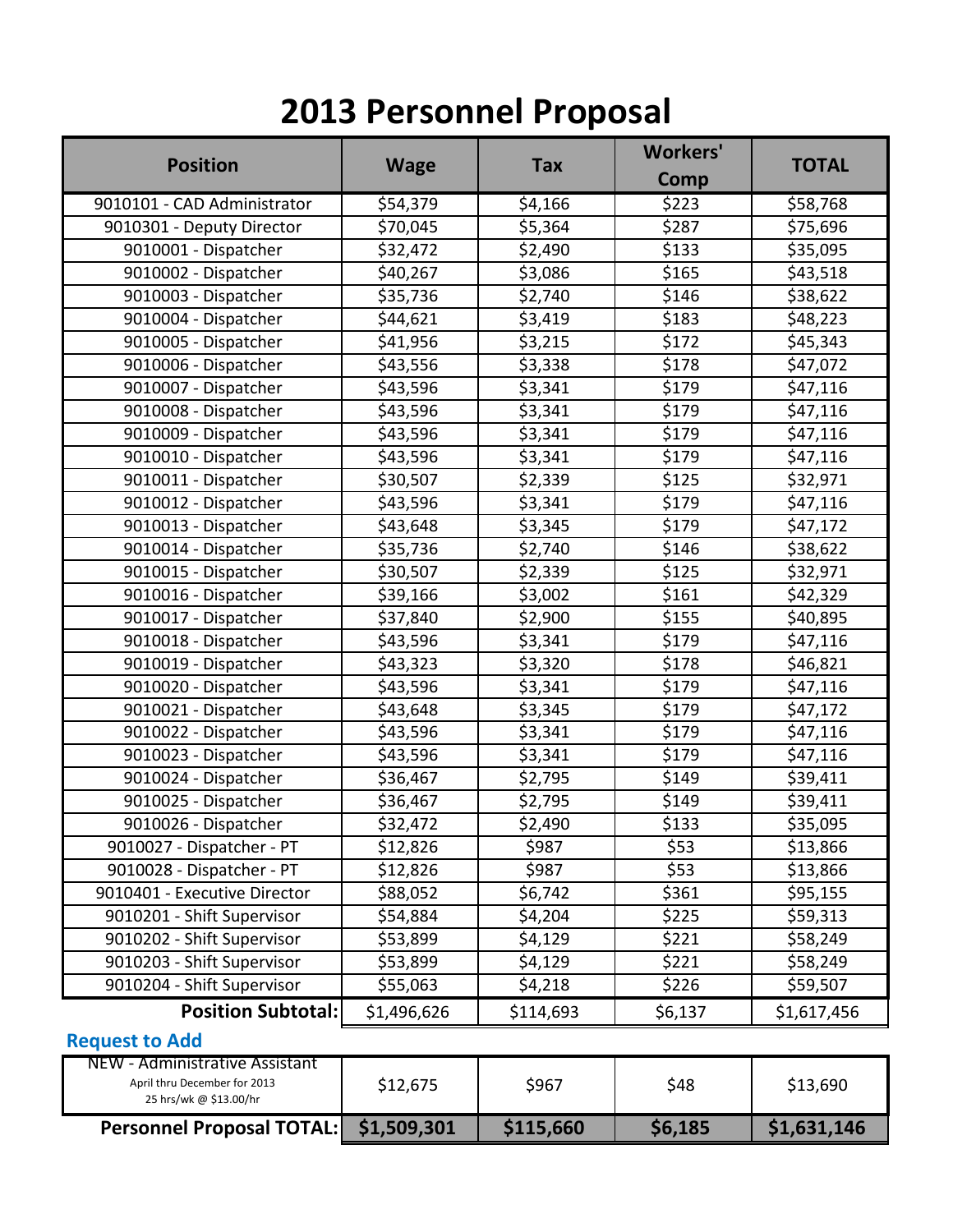### **Advanced Wireless (AWT)** Vesta Pallas 9-1-1 Phone System Support (some services pd thru 2013) x | \$24,556 **\$26,602 Bridgeway Cummins** Generator maintenance and service **\$1,600 \$1,600 \$1,511** \$1,600 \$1,511 **CORE Technologies** Support for MultiBridge Enterprise & 3 Talon Licenses (added in 2012) \$1,250 \$1,500 \$1,800 **Critical System Service** Maintenance & 24/7 Response for Air Handling Systems  $\vert$  \$6,167  $\vert$  \$5,808 \$5,808 **DSS Corporation** Equature Recording System (1st yr included w/purchase)  $\parallel$  \$4,825  $\parallel$  \$4,825 \$4,825 **Eaton** UPS Maintenance/Service x x x x \$4,467 **ESRI** Map Editor for CAD Map **62,200** \$2,200 \$2,200 \$2,100 **Midwest Communications** Tower Lease - Girard Rd (Contractual 2% increase each year) \$10,200 \$10,500 \$10,710 **Motorola** CAD System Maintenance **\$133,111 \$137,104 \$145,000 MPSCS** 800 MHz Radio System Mic Fees for our portable radios 81,500 \$1,000 \$1,000 **MPSCS** Maintenance on MPSCS Towers - 5706 and 5704 x  $\vert$  \$12,000 \$12,000 **MSP - CJIS Division** LEIN Agency and Station Fee \$4,550 **MSP - CJIS Division** | LGNet Connection **| \$2,500 NotePage** Paging Software **\$425 \$425 \$425 Priority Dispatch** ProQA Software and 3 Cardsets Support/Maintenance **x** x \$5,440 **\$5,500 Radio Communications** Antenna Sites and Radio Network Equipment 1 1 \$50,666 \$48,890 **\$50,000** \$50,000 **Radio Communications** Tower Lease (176 Meachem Ave) \$14,928 \$15,423 **\$15,732 Various Vendors** Time and materials contracts with various vendors. <br>\$10,000 \$10,000 \$10,000 **2013 Budget** \$7,500 **Vendor Description 2011 2012 \$7,000**

### **2013 Maintenance/Service Contracts**

**TOTAL:**

**\$304,480**